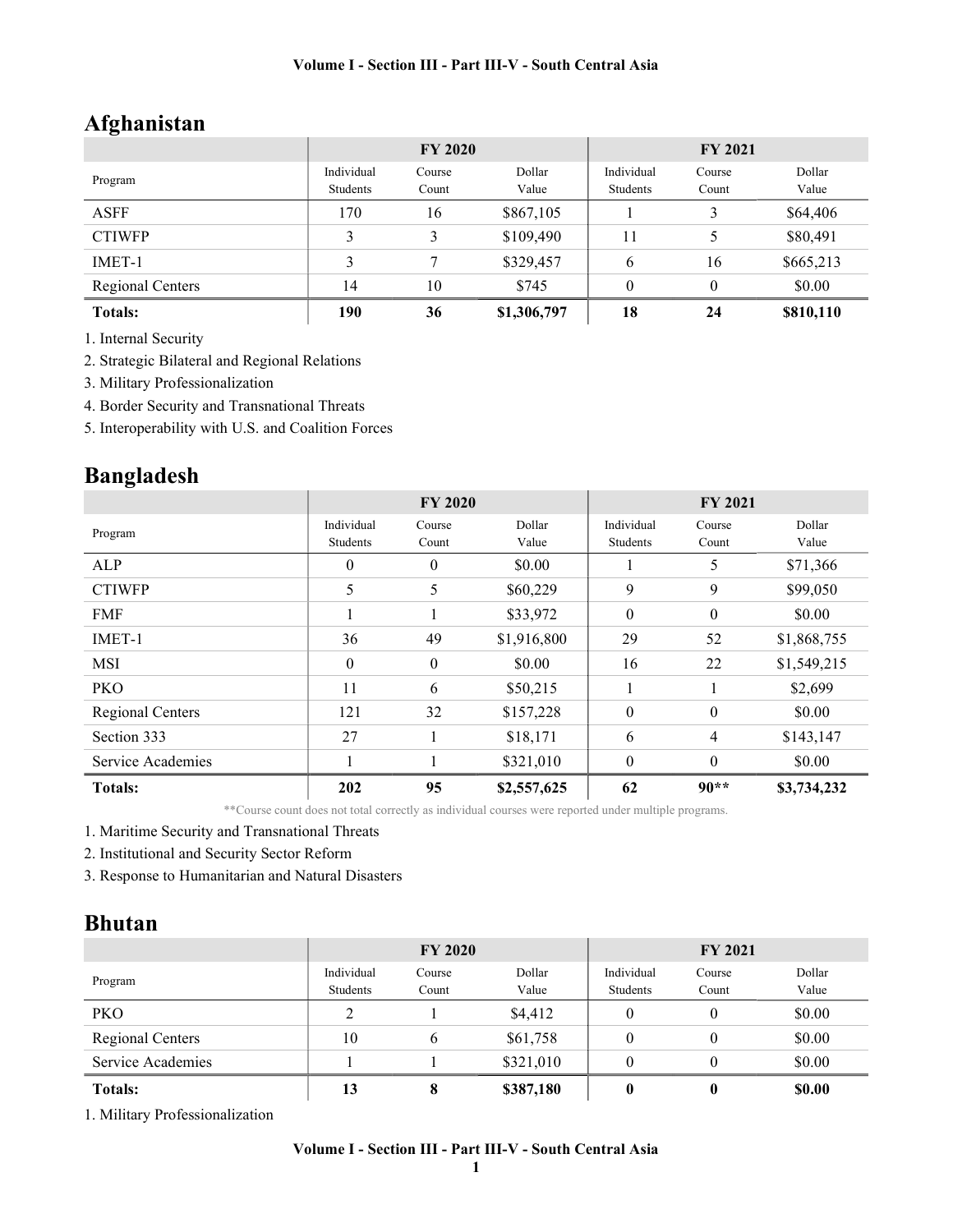#### Volume I - Section III - Part III-V - South Central Asia

## India

|                  |                        | <b>FY 2020</b>   |                 |                        | <b>FY 2021</b>  |                 |
|------------------|------------------------|------------------|-----------------|------------------------|-----------------|-----------------|
| Program          | Individual<br>Students | Course<br>Count  | Dollar<br>Value | Individual<br>Students | Course<br>Count | Dollar<br>Value |
| <b>CTIWFP</b>    | 2                      | 2                | \$22,306        | 10                     | 6               | \$121,547       |
| DOHS/USCG        | $\boldsymbol{0}$       | $\boldsymbol{0}$ | \$0.00          |                        |                 | \$0.00          |
| <b>FMS</b>       | 48                     | 11               | \$380,109       | 11                     | 8               | \$24,504        |
| IMET-1           | 17                     | 29               | \$1,071,968     | 26                     | 36              | \$1,096,679     |
| IMET-2           | 4                      | 5                | \$242,422       |                        | 2               | \$39,085        |
| Regional Centers | 156                    | 37               | \$51,181        | $\theta$               | $\mathbf{0}$    | \$0.00          |
| <b>Totals:</b>   | 227                    | 84               | \$1,767,986     | 49                     | 53              | \$1,281,815     |

1. Military Professionalization

2. Strategic Bilateral and Regional Relations

3. Interoperability with US & Coalition Forces

# Kazakhstan, Republic Of

|                   |                | <b>FY 2020</b> |             |                  | <b>FY 2021</b>   |             |
|-------------------|----------------|----------------|-------------|------------------|------------------|-------------|
| Program           | Individual     | Course         | Dollar      | Individual       | Course           | Dollar      |
|                   | Students       | Count          | Value       | Students         | Count            | Value       |
| <b>CTIWFP</b>     | 3              | 3              | \$97,427    | 6                | 3                | \$59,086    |
| Exchange          | $\overline{4}$ |                | \$36,000    | $\theta$         | $\theta$         | \$0.00      |
| <b>FMF</b>        | 30             | 15             | \$437,413   | 11               | 21               | \$907,186   |
| <b>HMA</b>        | 11             |                | \$24,695    | $\mathbf{0}$     | $\boldsymbol{0}$ | \$0.00      |
| IMET-1            | 6              | 8              | \$302,471   | $\mathbf{0}$     | $\boldsymbol{0}$ | \$0.00      |
| IMET-2            | 2              | 5              | \$92,115    | $\mathbf{0}$     | $\boldsymbol{0}$ | \$0.00      |
| IMET-D&R          |                | $\overline{4}$ | \$102,207   | $\boldsymbol{0}$ | $\boldsymbol{0}$ | \$0.00      |
| <b>PKO</b>        | 26             | $\overline{2}$ | \$39,849    | 2                | 2                | \$0.00      |
| Regional Centers  | 23             | 11             | \$22,716    | $\mathbf{0}$     | $\mathbf{0}$     | \$0.00      |
| Section 333       | $\mathbf{0}$   | $\mathbf{0}$   | \$0.00      | 31               | 8                | \$1,037,130 |
| Service Academies | $\overline{2}$ | $\overline{2}$ | \$169,571   | $\boldsymbol{0}$ | $\boldsymbol{0}$ | \$0.00      |
| <b>Totals:</b>    | 108            | $50**$         | \$1,324,464 | 50               | 34               | \$2,003,402 |

\*\*Course count does not total correctly as individual courses were reported under multiple programs.

1. Military Professionalization

### Kyrgyzstan

|                  | <b>FY 2020</b>         |                 |                 | <b>FY 2021</b>         |                 |                 |
|------------------|------------------------|-----------------|-----------------|------------------------|-----------------|-----------------|
| Program          | Individual<br>Students | Course<br>Count | Dollar<br>Value | Individual<br>Students | Course<br>Count | Dollar<br>Value |
| <b>CTIWFP</b>    | 0                      | 0               | \$0.00          | ⇁                      | 6               | \$73,523        |
| IMET-1           | 4                      | 6               | \$149,736       | 3                      | 8               | \$174,635       |
| IMET-D&R         | ↑                      | 4               | \$121,933       | $\theta$               | $\theta$        | \$0.00          |
| Regional Centers | Q                      | 6               | \$21,628        | $\theta$               | $\Omega$        | \$0.00          |
| <b>Totals:</b>   | 15                     | $15**$          | \$293,297       | 10                     | 14              | \$248,158       |

#### Volume I - Section III - Part III-V - South Central Asia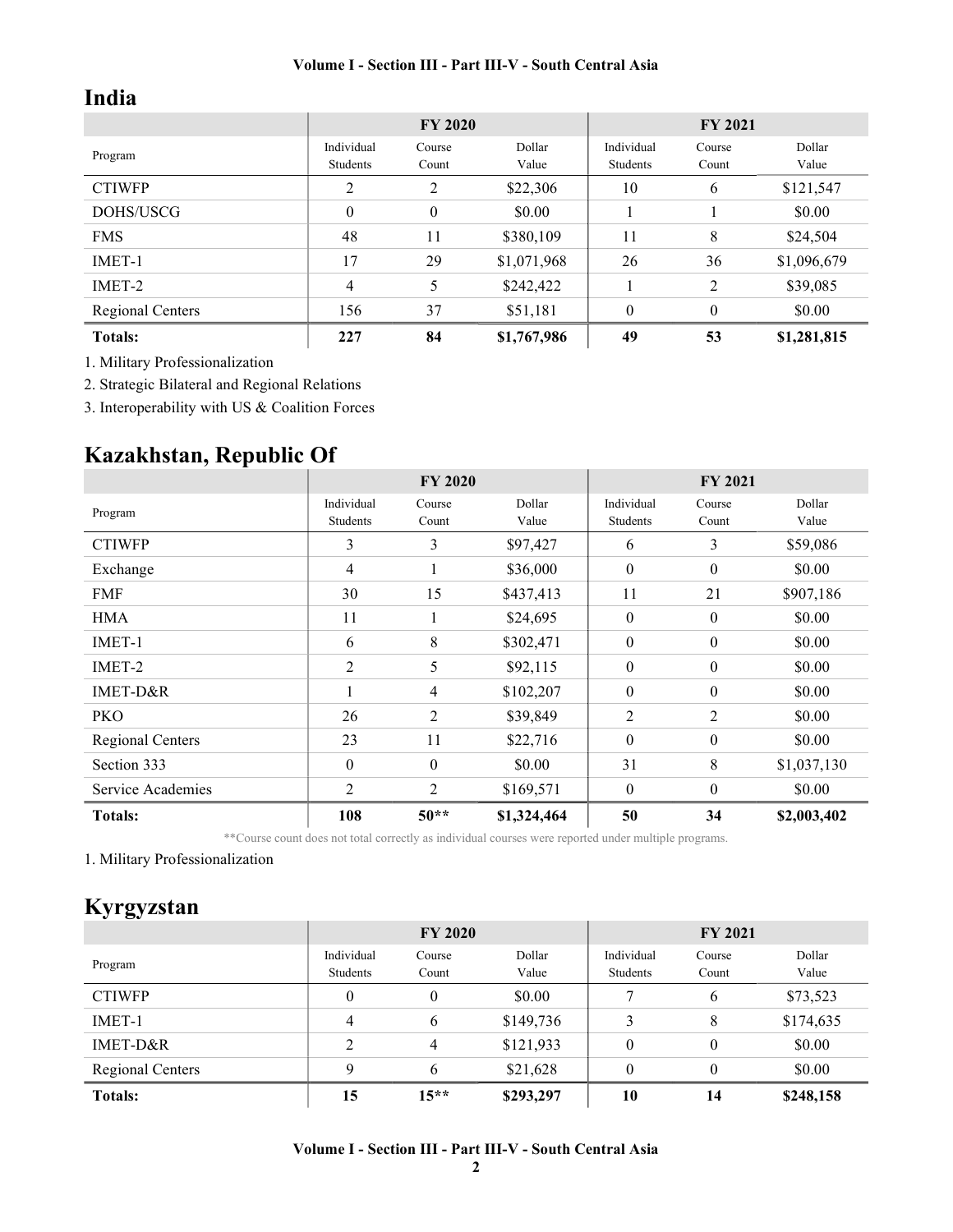#### Volume I - Section III - Part III-V - South Central Asia

\*\*Course count does not total correctly as individual courses were reported under multiple programs.

- 1. Border Security and Transnational Threats
- 2. Military Professionalization

### Maldives

|                   |                | <b>FY 2020</b> |           |            | <b>FY 2021</b> |             |
|-------------------|----------------|----------------|-----------|------------|----------------|-------------|
| Program           | Individual     | Course         | Dollar    | Individual | Course         | Dollar      |
|                   | Students       | Count          | Value     | Students   | Count          | Value       |
| <b>CTIWFP</b>     | Ć              | 5              | \$182,206 | 13         | 12             | \$560,482   |
| <b>FMF</b>        | $\overline{2}$ | $\overline{2}$ | \$91,418  | 2          | 4              | \$140,635   |
| IMET-1            | 8              | 8              | \$316,013 | 15         | 23             | \$610,669   |
| Regional Centers  | 24             | 14             | \$74,421  | $\theta$   | $\theta$       | \$0.00      |
| Service Academies |                |                | \$87,336  | $\theta$   | $\theta$       | \$0.00      |
| <b>Totals:</b>    | 40             | 30             | \$751,394 | 30         | 39             | \$1,311,786 |

1. Maritime Security and Transnational Threats

#### Nepal

|                  |                        | <b>FY 2020</b>   |                 |                        | <b>FY 2021</b>   |                 |
|------------------|------------------------|------------------|-----------------|------------------------|------------------|-----------------|
| Program          | Individual<br>Students | Course<br>Count  | Dollar<br>Value | Individual<br>Students | Course<br>Count  | Dollar<br>Value |
| <b>CTIWFP</b>    | 4                      | 4                | \$165,823       | 6                      | 5                | \$91,723        |
| <b>FMF</b>       | 8                      | 2                | \$91,520        | $\mathbf{0}$           | $\boldsymbol{0}$ | \$0.00          |
| IMET-1           | 27                     | 26               | \$1,383,850     | 20                     | 29               | \$1,055,864     |
| IMET-2           | $\theta$               | $\boldsymbol{0}$ | \$0.00          |                        | 2                | \$39,085        |
| <b>IMET-X</b>    |                        |                  | \$13,944        | $\mathbf{0}$           | $\theta$         | \$0.00          |
| <b>PKO</b>       | 7                      | 2                | \$15,070        | 3                      | 2                | \$31,762        |
| Regional Centers | 255                    | 38               | \$168,009       | $\mathbf{0}$           | $\theta$         | \$0.00          |
| <b>Totals:</b>   | 302                    | 73               | \$1,838,216     | 30                     | $37**$           | \$1,218,434     |

\*\*Course count does not total correctly as individual courses were reported under multiple programs.

1. Response to Humanitarian and Natural Disasters

- 2. Institutional and Security Sector Reform
- 3. Military Professionalization

4. Adherence to Norms of Human Rights

### Pakistan

|                  | <b>FY 2020</b>         |                  |                 |                        | <b>FY 2021</b>  |                 |  |
|------------------|------------------------|------------------|-----------------|------------------------|-----------------|-----------------|--|
| Program          | Individual<br>Students | Course<br>Count  | Dollar<br>Value | Individual<br>Students | Course<br>Count | Dollar<br>Value |  |
| <b>CTIWFP</b>    | $\boldsymbol{0}$       | $\boldsymbol{0}$ | \$0.00          | 5                      | 3               | \$49,529        |  |
| <b>FMF</b>       |                        |                  | \$257,857       | $\mathbf{0}$           | $\mathbf{0}$    | \$0.00          |  |
| <b>FMS</b>       | 4                      | 3                | \$221,581       | 14                     | 5               | \$0.00          |  |
| IMET-1           | $\boldsymbol{0}$       | $\boldsymbol{0}$ | \$0.00          | 34                     | 51              | \$2,106,742     |  |
| IMET-2           | 14                     | 17               | \$1,633,253     | 17                     | 11              | \$1,223,771     |  |
| <b>PKO</b>       |                        |                  | \$2,206         | $\boldsymbol{0}$       | $\mathbf{0}$    | \$0.00          |  |
| Regional Centers | 101                    | 32               | \$13,648        | $\theta$               | $\mathbf{0}$    | \$0.00          |  |

#### Volume I - Section III - Part III-V - South Central Asia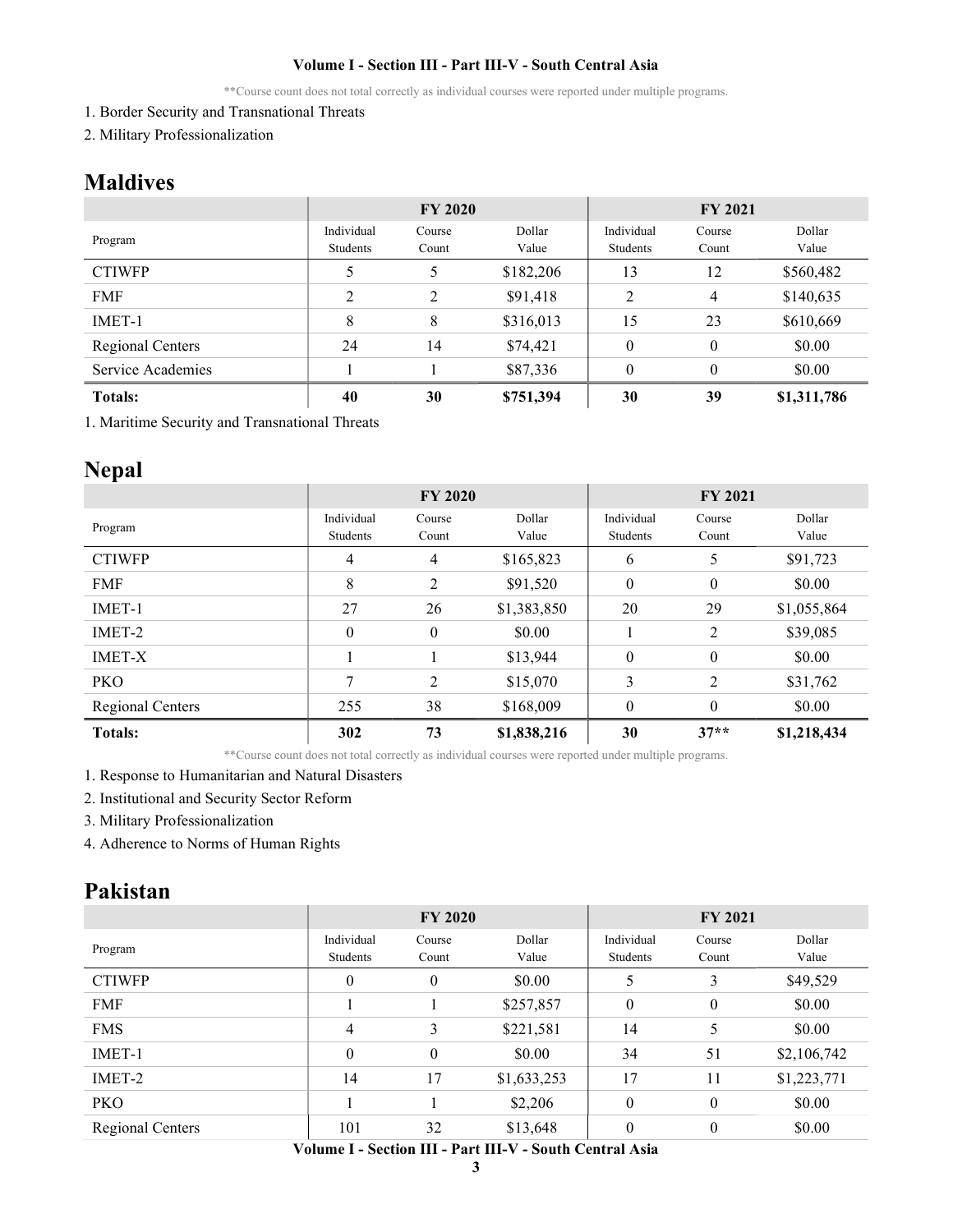|  |  | Volume I - Section III - Part III-V - South Central Asia |  |
|--|--|----------------------------------------------------------|--|
|--|--|----------------------------------------------------------|--|

| Service Academies |     |          | 255 A.C<br>Y022.U21 |    |    | \$0.00      |
|-------------------|-----|----------|---------------------|----|----|-------------|
| <b>Totals:</b>    | 126 | EF.<br>ີ | \$2,783,596         | 70 | 70 | \$3,380,042 |

1. Internal Security

2. Border Security and Transnational Threats

3. Maritime Security and Transnational Threats

4. Military Professionalization

5. Bilateral and Regional Relations

### Sri Lanka

|                   |                        | <b>FY 2020</b>   |                 |                        | FY 2021          |                 |  |
|-------------------|------------------------|------------------|-----------------|------------------------|------------------|-----------------|--|
| Program           | Individual<br>Students | Course<br>Count  | Dollar<br>Value | Individual<br>Students | Course<br>Count  | Dollar<br>Value |  |
| <b>CTIWFP</b>     | 7                      | 7                | \$251,578       | 12                     | 7                | \$117,551       |  |
| DOHS/USCG         | 32                     | 3                | \$57,274        | 2                      | 1                | \$53,210        |  |
| <b>FMF</b>        | 1                      | 1                | \$64,008        | $\boldsymbol{0}$       | $\boldsymbol{0}$ | \$0.00          |  |
| IMET-1            | $\overline{2}$         | $\overline{2}$   | \$63,459        | 9                      | 19               | \$466,741       |  |
| IMET-2            | 6                      | 7                | \$391,428       | 4                      | 4                | \$362,787       |  |
| IMET-D&R          | $\overline{2}$         | $\overline{2}$   | \$45,337        | $\boldsymbol{0}$       | $\boldsymbol{0}$ | \$0.00          |  |
| MSI               | $\mathbf{0}$           | $\boldsymbol{0}$ | \$0.00          | 8                      | 7                | \$1,268,039     |  |
| <b>NADR</b>       | 36                     | 2                | \$996           | 16                     |                  | \$496           |  |
| <b>PKO</b>        | 3                      | 2                | \$6,432         | 2                      |                  | \$2,699         |  |
| Regional Centers  | 51                     | 27               | \$145,671       | $\boldsymbol{0}$       | $\boldsymbol{0}$ | \$0.00          |  |
| Section 333       | 6                      |                  | \$226,100       | 14                     | 14               | \$182,476       |  |
| Service Academies | 7                      | $\overline{4}$   | \$610,814       | $\mathbf{0}$           | $\boldsymbol{0}$ | \$0.00          |  |
| <b>Totals:</b>    | 153                    | 58               | \$1,863,097     | 67                     | 54               | \$2,453,999     |  |

1. Military Professionalization

2. Adherence to Norms of Human Rights

3. Maritime Security and Transnational Threats

4. Demining

## Tajikistan

|                  | <b>FY 2020</b> |        |           | <b>FY 2021</b>   |                  |           |  |
|------------------|----------------|--------|-----------|------------------|------------------|-----------|--|
| Program          | Individual     | Course | Dollar    | Individual       | Course           | Dollar    |  |
|                  | Students       | Count  | Value     | Students         | Count            | Value     |  |
| <b>CTIWFP</b>    |                | 3      | \$43,113  | 8                | 6                | \$74,061  |  |
| <b>HMA</b>       | 21             | 2      | \$67,473  | $\boldsymbol{0}$ | $\boldsymbol{0}$ | \$0.00    |  |
| <b>NADR</b>      | 43             | 6      | \$85,279  | 40               | 4                | \$48,383  |  |
| Regional Centers | 10             | 6      | \$38,696  | $\boldsymbol{0}$ | $\boldsymbol{0}$ | \$0.00    |  |
| Section 333      | 21             |        | \$21,735  |                  |                  | \$79,695  |  |
| <b>Totals:</b>   | 100            | 18     | \$256,296 | 49               | 11               | \$202,139 |  |

1. Institutional and Security Sector Reform

2. Military Professionalization

3. Border Security and Transnational Threats